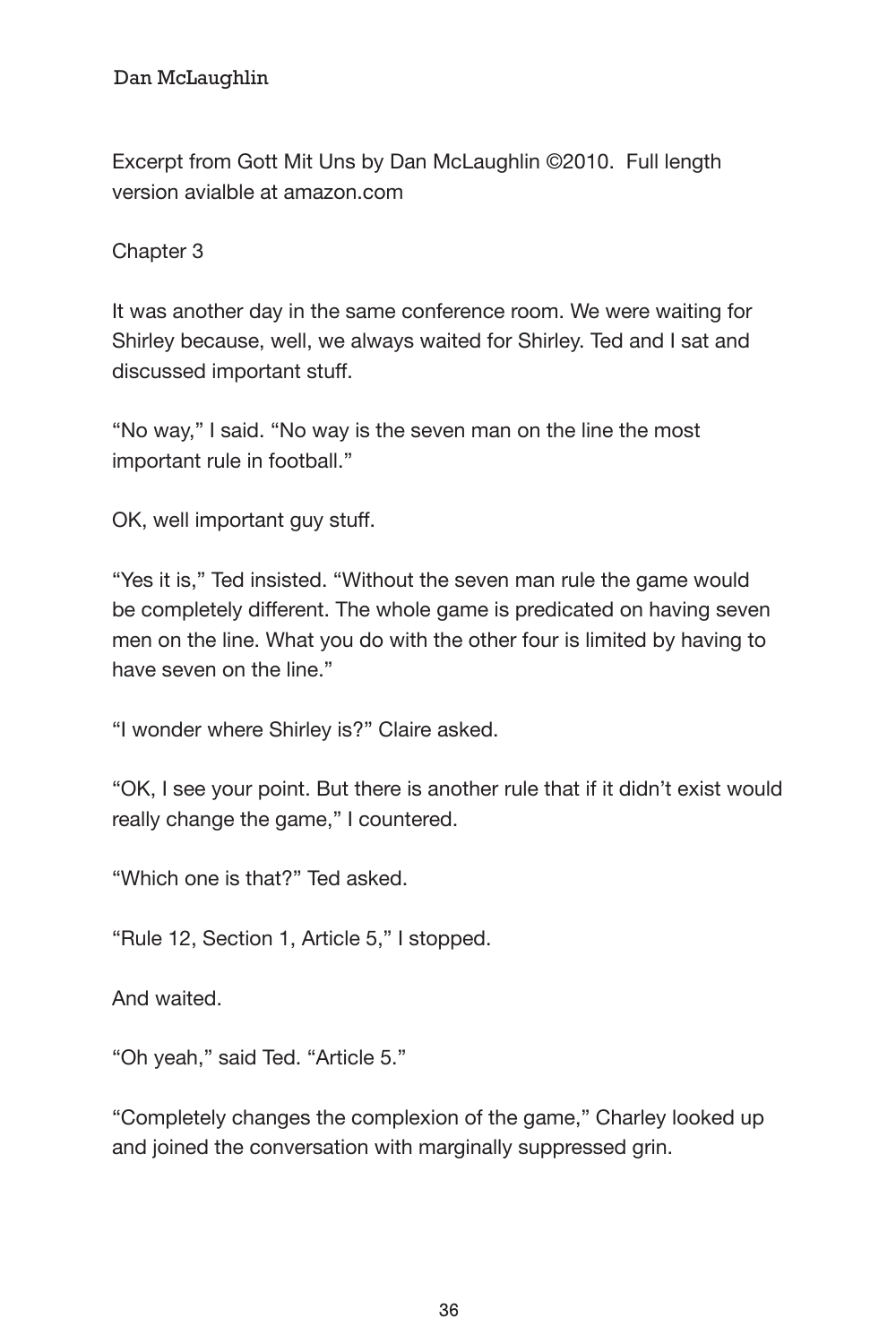"I wonder where Shirley is?" Claire asked.

"Good 'ol Rule 12," said Ted.

"Section 1," I added.

"Nothing else quite like it," Charley contributed.

We waited. It was Francine who exploded first.

"What the heck are you guys talking about?"

Lines like that don't get offered that often so we all jumped in.

"Rule 12," I said innocently.

"Section 1," Ted said helpfully.

"Article 5," Charley said confidently.

We waited, again. Francine just couldn't help herself.

"And what exactly is Rule 12, Section 1, Article 5?"

"The most important rule in modern football," I offered.

"You really think so?" asked Ted.

"No doubt about it," I averred.

And waited.

Claire was the one who broke through.

"So what does Rule 12, Section 1, Article 5 say?"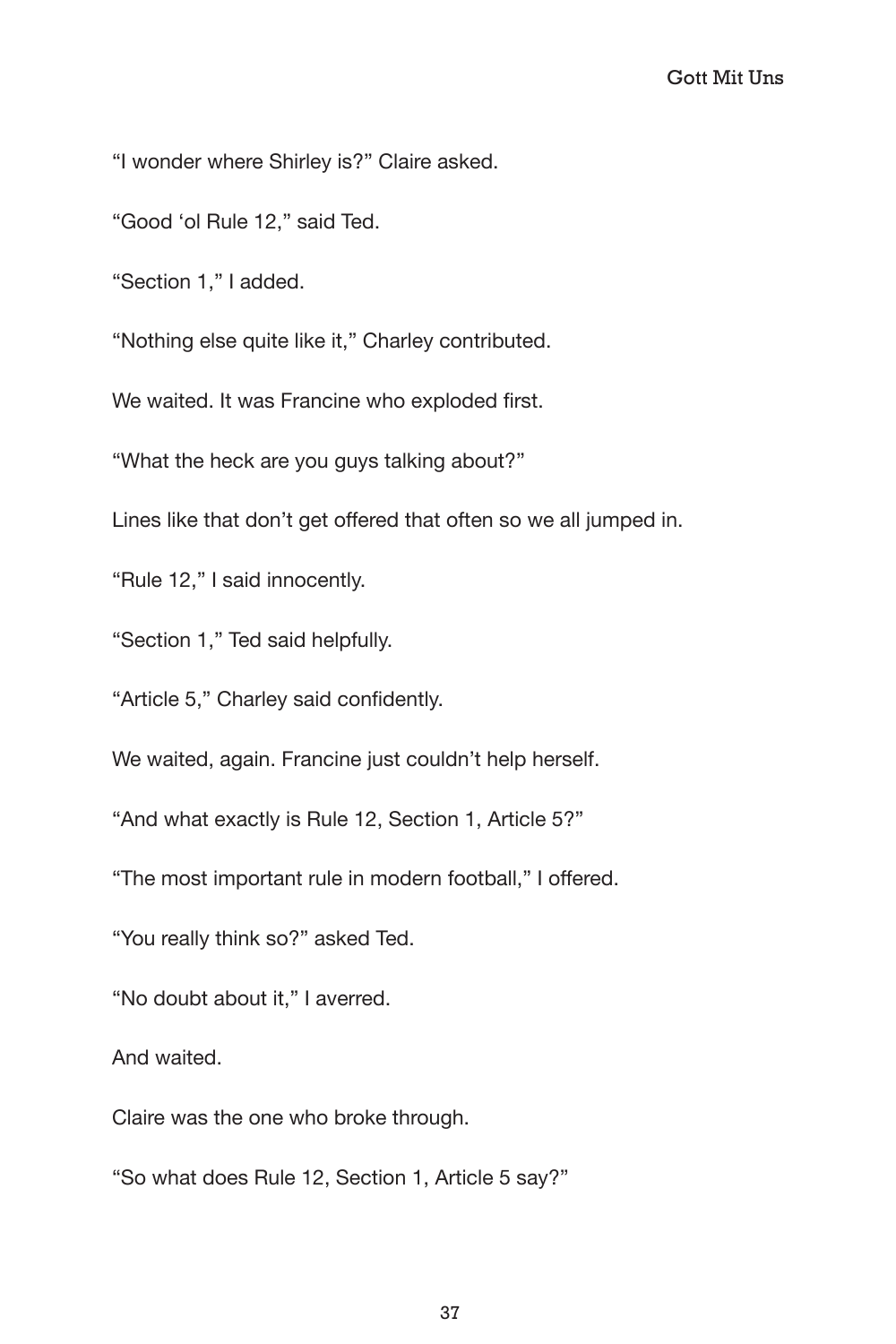"AHHHHHH," we three guys said in chorus.

"An excellent question. Rule 12, Section 1, Article 5 prohibits interlocking interference by linemen in particular or any blocker in general," I said.

"Interlocking interference," Claire repeated, "although I am still wondering where Shirley is, what exactly is interlocking interference?"

"Interlocking arms in when you link arms and block. This is the rule which says you cannot do that. Before the rule they had things like the flying wedge where they would link arms and the only way you could get to the ball carrier was to basically kick and gouge your way in," I explained.

"Or just try and take out the guy's knees," Ted added.

"You guys are such idiots," said Francine.

"So they put in the rule about not linking arms," I said. "And to be fair, the rule about seven men on the line to open up the game and have fewer deaths."

"Deaths?" asked Claire.

"Yeah, deaths. Now my point is that the linking arm rule is the most significant because IF you could link arms and had to had seven guys on the lines, you would have a game that would be far different than today's game, as opposed to if you could NOT link arms but could play as many or few men on the line as you want. That game would pretty much be the same as the game you've got right now," I said.

"Did you hear what I said about you guys being idiots?" asked Francine.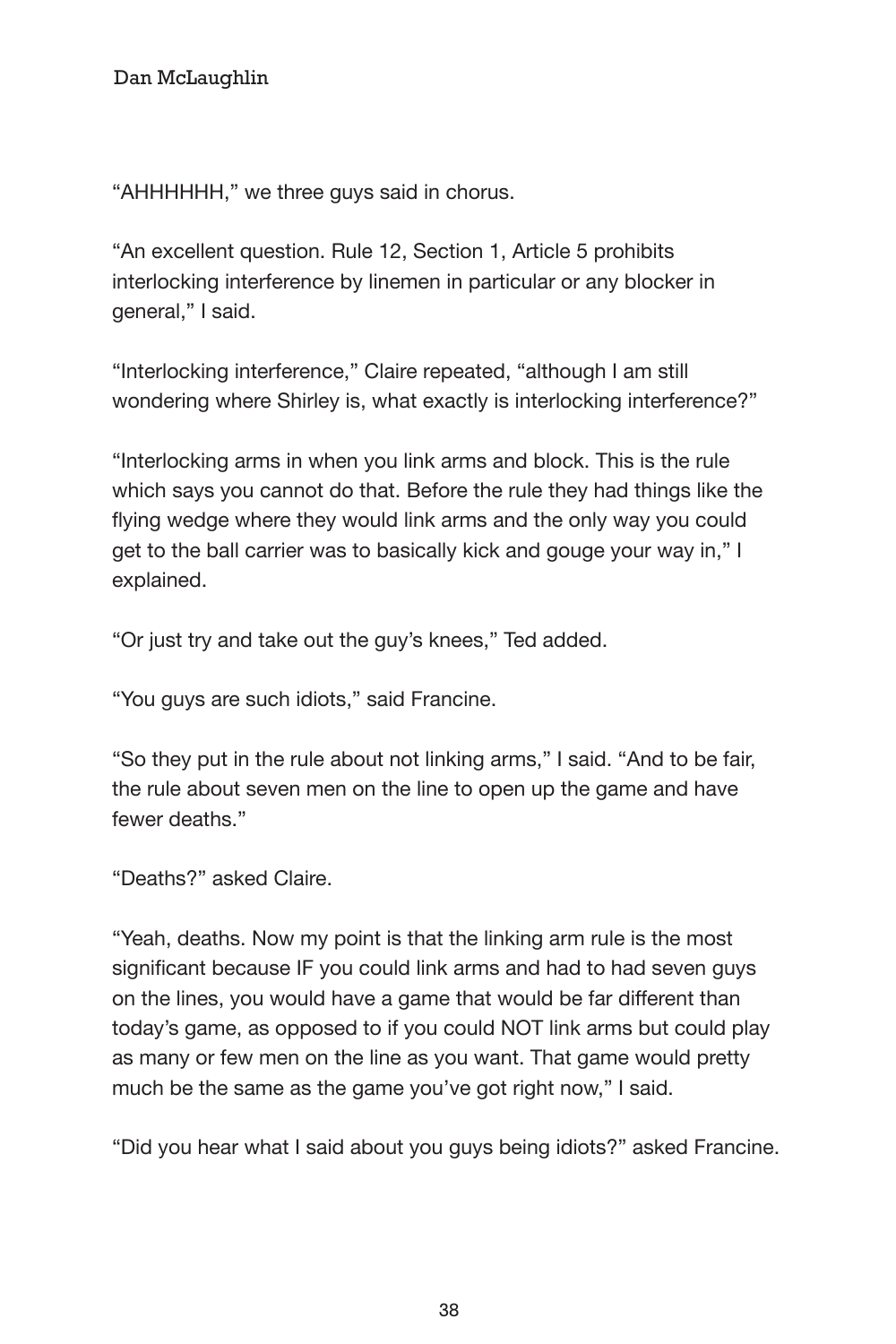Ted made his point, again. "But no matter HOW they block they have to start up with seven guys all on one line, and that pretty much dictates how much variation you can have in an offensive formation, which in term dictates what a defense will look like in response. That is what makes the modern game modern."

"Total and complete idiots," said Francine.

"And my basic point is that the two rules have to be considered in tandem," this was from Charley. "You need both of the rules working together to create the modern game. Just eliminating one of them would not be significant because the other would still be a viable constraint on the nature of play. It is like asking a diabetic what is more important, the insulin or the syringe. You can have all the insulin in the world, but if you don't have a way to get it into your blood, it does not do you any good. On the other hand, you can have all the syringes in the world, but without having anything to put in them you are equally screwed. You just need both."

"Oh, just shoot me now," said Francine.

"No, linking arms is more like having the syringes because it is marginally more important to have a syringe," I said.

"This is what a bad hell must be like," offered Francine.

"Oh yeah," said Ted. "How so?"

"You had to ask, didn't you?" Francine asked.

I like to think on a certain level she was enjoying herself too.

"Well," I said. "Bottles of insulin by themselves are of no value to anyone as a way to keep you alive, and neither is a syringe without anything to put in it, BUT if you want to commit suicide (because you have no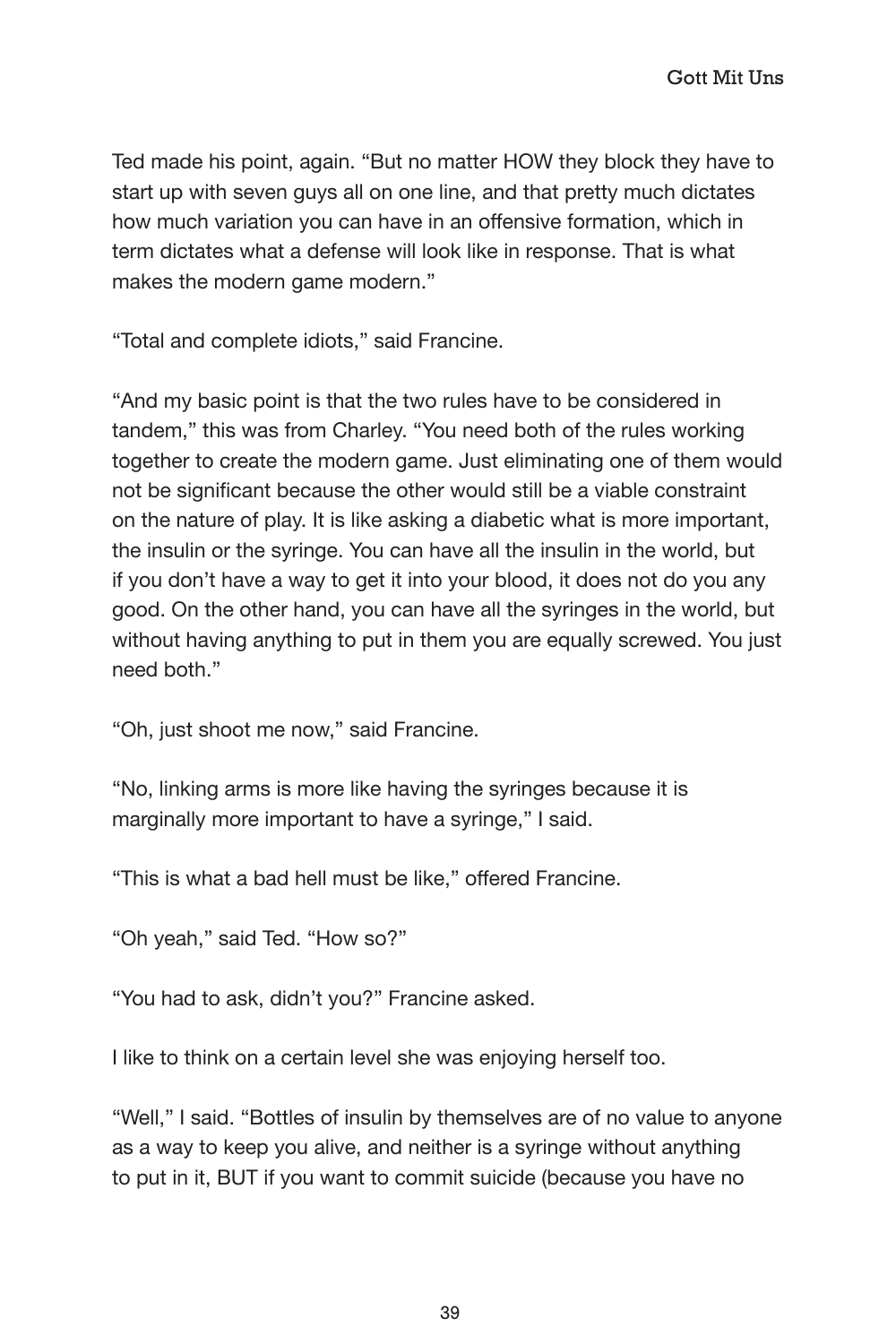insulin and do not want to wait, for instance) you can use a syringe to inject air into a vein thus making a syringe a bit more important if you have to make a choice."

This was my argument. I pride myself on them. Arguments are my bread and butter.

After a moment of reflection Ted said, "Well, you *could* break the glass of the insulin bottle and then use the shard to slit your wrist."

Arguments were his bread and butter, too.

"I wonder what I could have done in a past life to justify this?" asked Francine who seemed full of questions this morning.

"And I wonder where Shirley is?" Claire asked.

"Well OK, yeah sure, maybe," I answered. "But it would be harder to kill yourself with a shard of glass from a broken bottle of insulin. With the syringe you are using the syringe in the way it was meant to be used, technically speaking. The shard of glass would have to be manufactured and would probably be more painful. So they are not exactly the same and the advantage goes to the syringe. Or interlocking interference."

"You guys are complete idiots," Francine said.

She seemed to be oblivious to the fact that she had started to repeat herself.

"It is like the rule in baseball that says a runner has to advance if there is a runner behind him, even if the runner is sure to make an out," Ted said.

"Did you hear me? Complete idiots," said Francine. Or maybe she didn't care that she was repeating herself.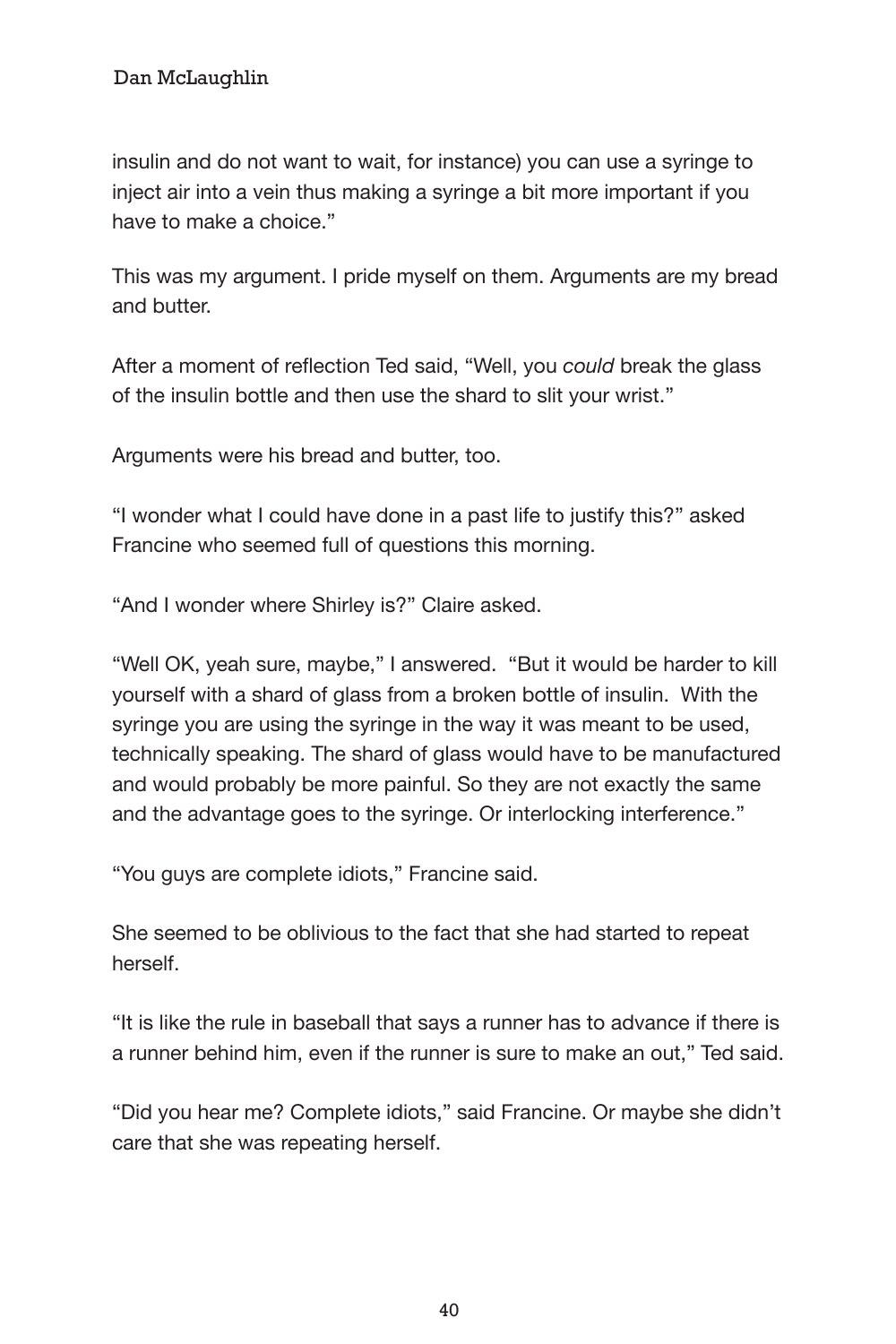"There is NO way that is like the rule the runner has to advance if all the bases behind him are filled. For one thing, that is not even the core rule of baseball. It is more sort of a corollary," I shot back.

"What do you think the core rule of baseball is?" asked Charley.

"The prime rule of baseball is elegant in its simplicity. Two runners cannot occupy the same base at the same time," I said simply.

"Complete, absolute and total idiots," Francine added.

"That is the rule that forces the runner to run no matter how futile the gesture. Think how the game would be different if the runner could choose whether or not to advance on a play. Two, three, four runners all hanging around a base only advancing if they thought they could make it safely. Games really could for on forever. Or be like cricket," I said.

I was brilliant.

"And you are a bunch of lunatics," Francine concluded.

"Then there is basketball," I went on.

I was on a roll.

"What about basketball?" asked Charley.

"I would submit that it is the absence of such a core rule that will prevent basketball from ever becoming revered as either football or baseball," I said.

"Wow, hold up Tex, basketball is way more popular than baseball," said Ted. "More popular maybe, but not as revered. There is no continuity of great-remembered games in basketball. Well, except when UCLA beat Houston and after Houston had hammered Kareem who could like only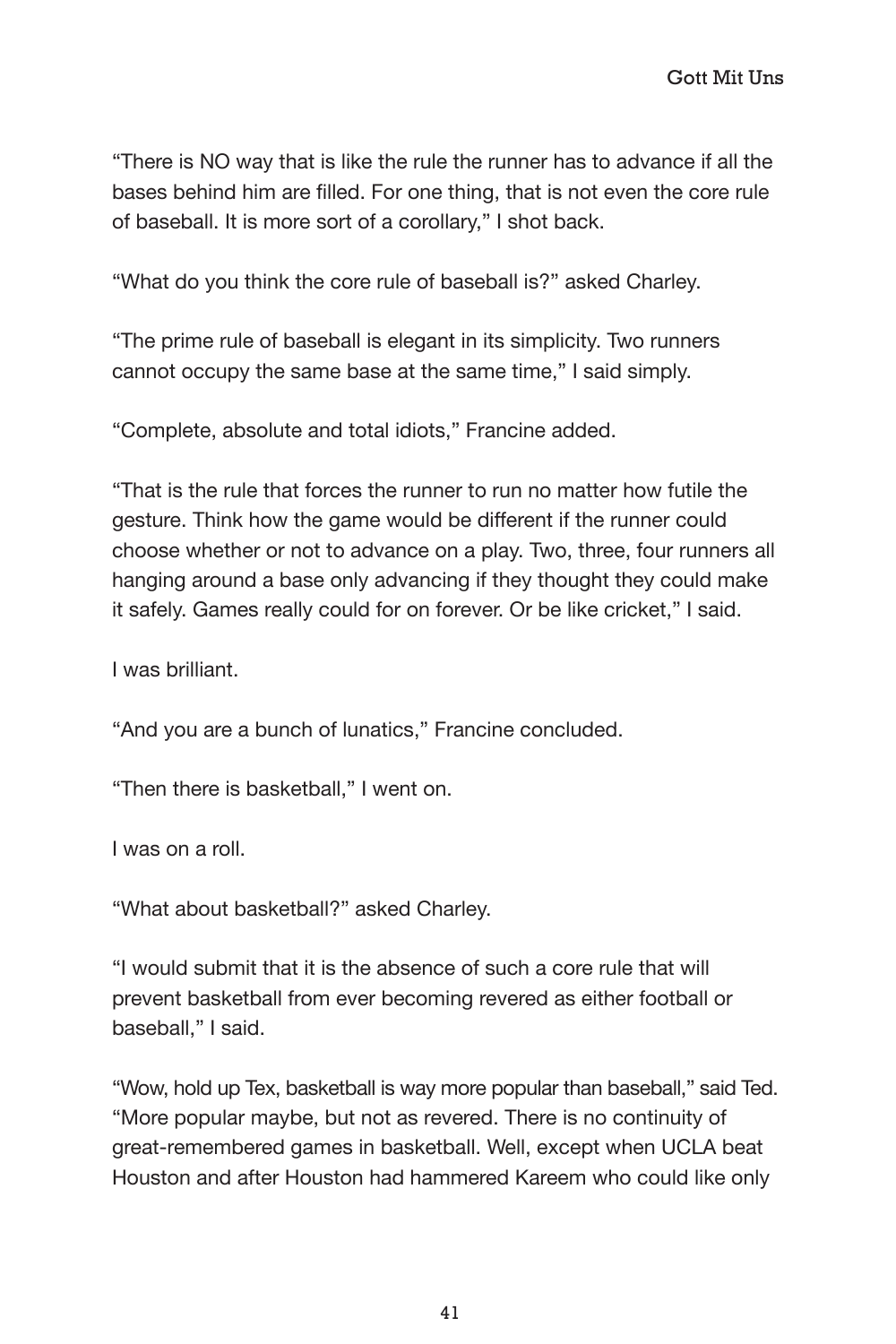see out of one eye and so Houston beat them by one point and then UCLA came back in the next game and Kareem could see and UCLA creamed them by like 30 points and it was in NCAA tournament. Now, THAT was a GREAT game! But by and large, each era in basketball exists independent of the one which preceded it. On the other hand, go into anyplace where people are talking about baseball or football and what do you find?" I asked.

"Someone like me about to kill herself." Francine answered.

"You find discussions of the great games of the past," I answered myself. "And what allows for people to talk about the same basic games down through the ages? The same basic rules. Have you ever noticed that games from before the adoption of the core rules are not even considered "real" baseball or football games? Now basketball should have a basic core rule. Once basketball gets one of those, then they it will indeed become classic."

"Well there is the 'no traveling' rule," offered Charley.

I brushed that one aside, "Yeah and all of the rules that ought to make it a game of dribbling and passing only. But since the 'continuation rule', the utter lack of the carrying the ball over call and guys athletic and with legs long enough to go up for a jam somewhere around mid court and having it count, all of that means there is no unifying element that holds the game together down though the years."

"Do we have any insulin syringes around here someplace?" Francine had another question. "I thought we did."

She started plowing through the First Aid kit.

Ted said, "Well, I think that is true but you bring up another point that is well worth considering."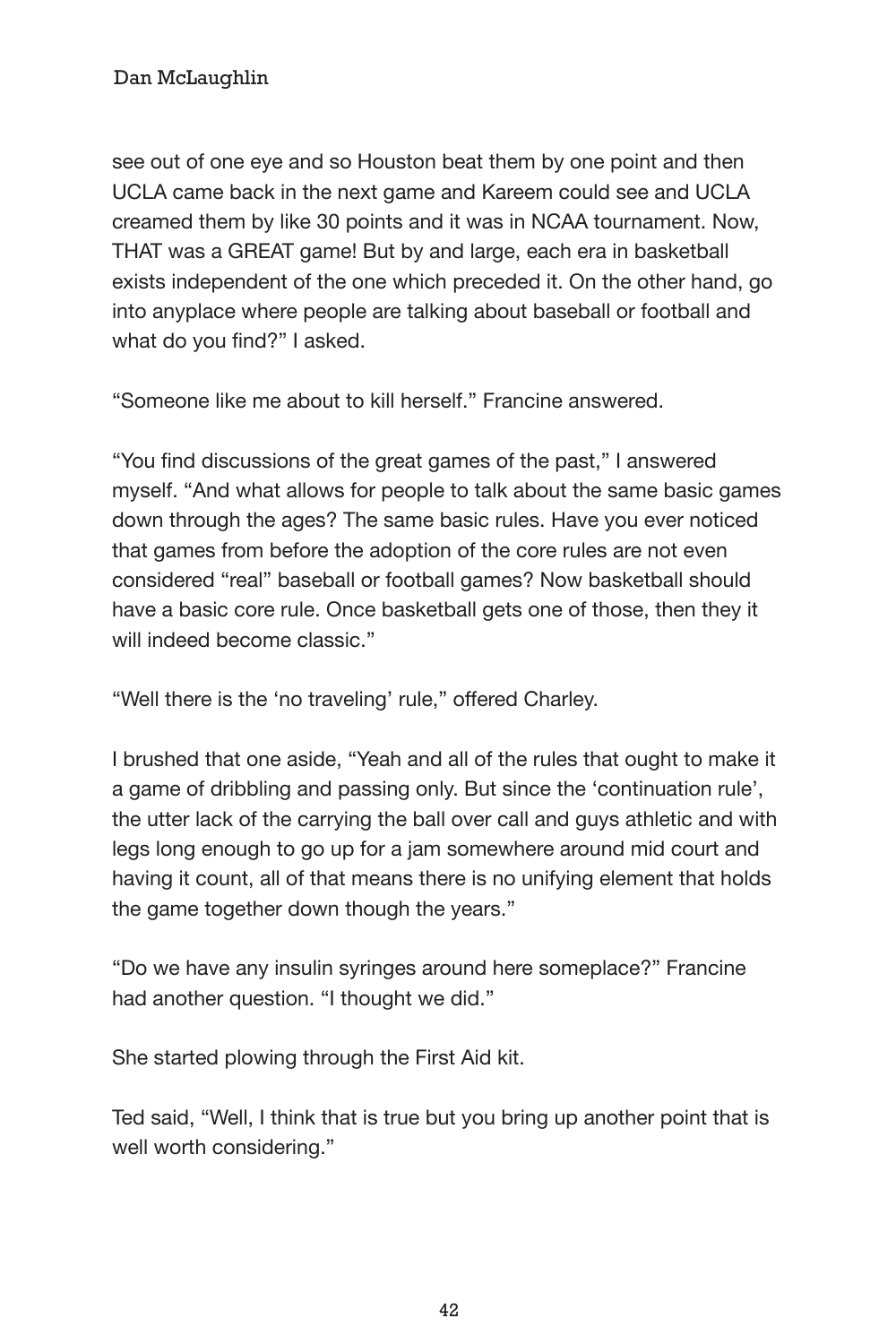"Or there have to be some glass shards, maybe in the recycling." Francine muttered.

She had clearly moved on to providing answers.

"What is that?" I asked.

"Well the basic rules of baseball and football are easy to understand and administer. Whether there are two men on a base or two or more players have interlocked their arms is a rule easy to grasp and easy to administer," Ted said.

"Plastic. All we got is plastic. Why don't they manufacture anything in glass anymore?" Francine said.

She was projecting well despite the fact her voice seemed to be coming from inside the recycling bin.

"Ah, I think I see where you are going on with this. But go on," I said.

"I wonder if anyone will even notice when I am gone?" Francine said.

Francine had emerged from the recycling bin and regressed back to the asking questions stage.

Ted went on with his main train of thought. "All the traveling rules in basketball involve far more subjectivity, and since the transgressions happen far more quickly than in the other two sports, it is a far more difficult game to administer. Basketball referees therefore have to exhibit and be granted a far wider degree of latitude in the execution of their duties."

"I have always thought I was a good person and that people would notice the effort I make," Francine said.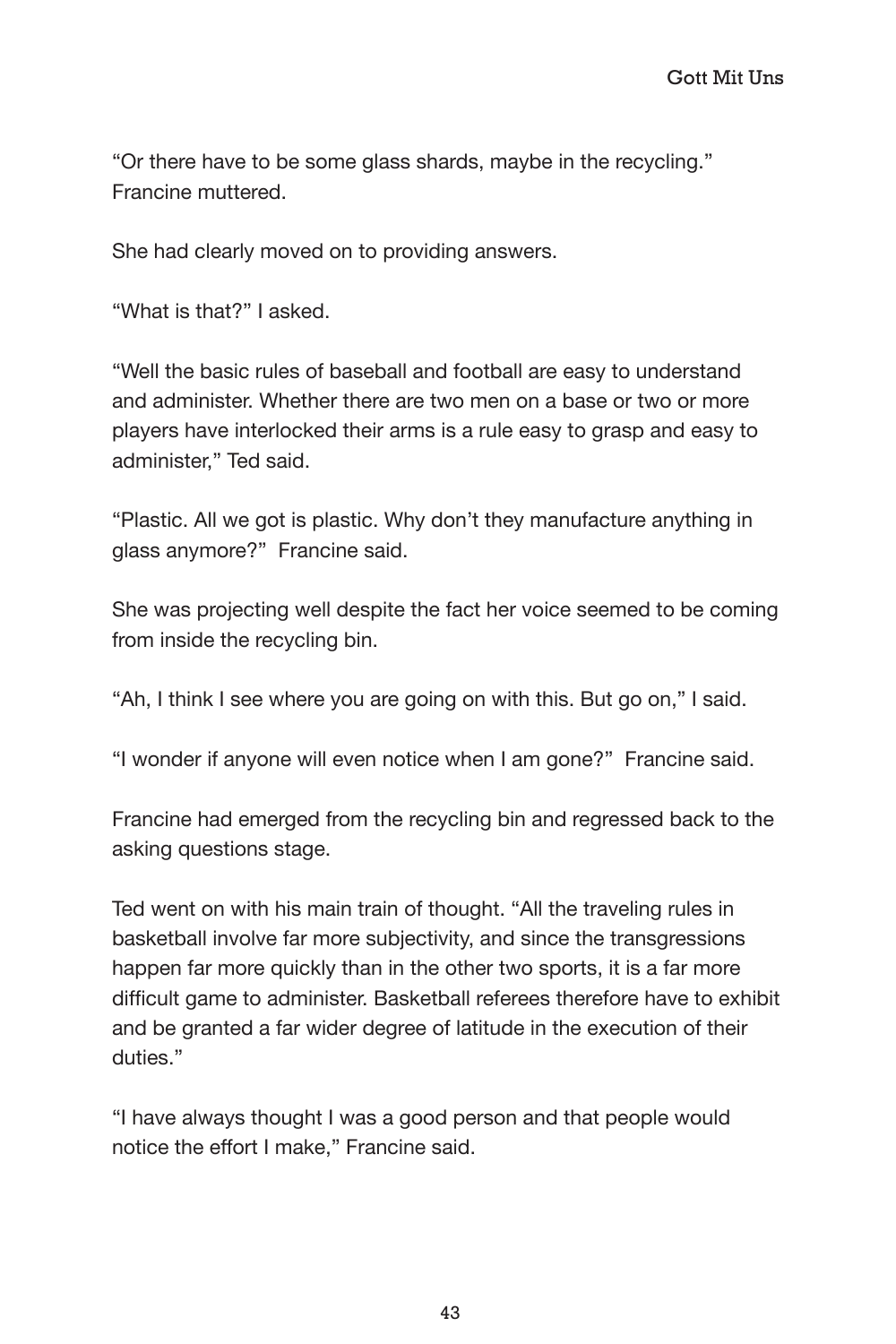Dan McLaughlin Gott Mit Unstand Mit Unstand Mit Unstand Mit Unstand Mit Unstand Mit Unstand Mit Unstand Mit Un

She was beginning to get on board the self-pity train.

"So because the basic structure of the game is much more free-flowing activity, which by its nature can not be precise, basketball will always be a different game because the nature of the game causes a much more subjective human factor to administer it," I summarized Ted's argument.

## And I liked it.

"I always bring something homemade for the potlucks even if I have to stay up late or get up early." Francine said.

This was an interesting point. As IDCRAs we were the epitome of rulebound bureaucrats sworn to uphold games with rules that looked on the surface to be quite simple and easy to administer. So on the surface it appeared that our job was closer to that of a baseball umpire. People seemed to think there was a definite rule for each and every possible occurrence and permutation of inter-deitific conflict and all we IDCRAs had to do was simply find the right rule and apply it.

The truth was far more complicated. There are thousands of Deities and their religions, each with their own multitudes of rules and values and norms each of greater and lesser intensity. Now when you take the rules and values of one deity and their religion and combine them with all the different deities and their religions, you then get billions and billions of possible scenarios, most of which are impossible to determine ahead of time. Thus, we IDCRAs have to have a much wider degree of latitude in interpretation of the rules than you might suspect. So in that sense we were more like basketball referees

Except, we're not in as good of a shape because we don't do a lot of running up and down a basketball court. We sit behind desks. Body shape-wise we are more like baseball umpires.

Sad, but true.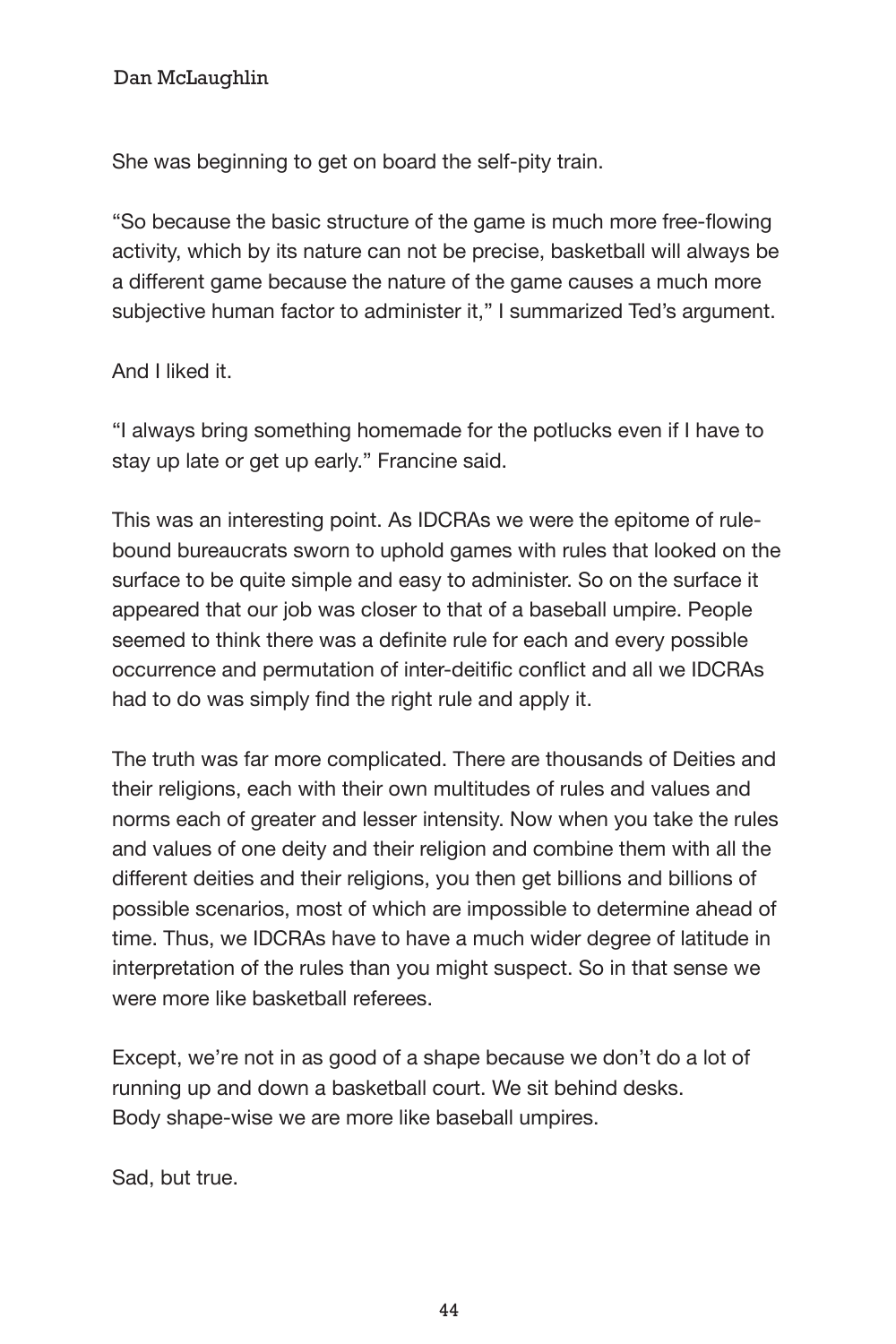"I buy Girl Scout cookies from co-workers even when I am on a diet." Francine said.

Francine continued to list her positive bureaucratic qualities to a largely uncaring audience.

"Well, what about the half court rule?" Claire asked, being drawn into the conversation.

"I always return the office stapler to where it is supposed to be and I always make sure there are staples in it when I am done using it," Francine said as she continued her list.

"Over and back?" Ted asked. "Take that rule away and you pretty much have the same game, I think."

"I even sign up to clean the refrigerator, even though I seldom use it," Francine's enumeration went on.

"No, not over and back," Claire said. "The other half court rule. In the first years of basketball they had a rule that some players had to play offense and others had to play defense, and if that was your position you had to stay on that side of the court. There were six players on the team. Two on offense, two on defense and two that could go anywhere on the court. I meant the rule that allows all the players to be anywhere on the court anytime is the prime rule of basketball."

THAT was an impressive display of sports rule and history trivia that won Claire some serious respect from everyone in the room.

Everyone except Francine, who was lost in her own world.

"Here lies Francine. If only we had known she was annoyed we would have asked her to make some more casseroles (before she killed herself)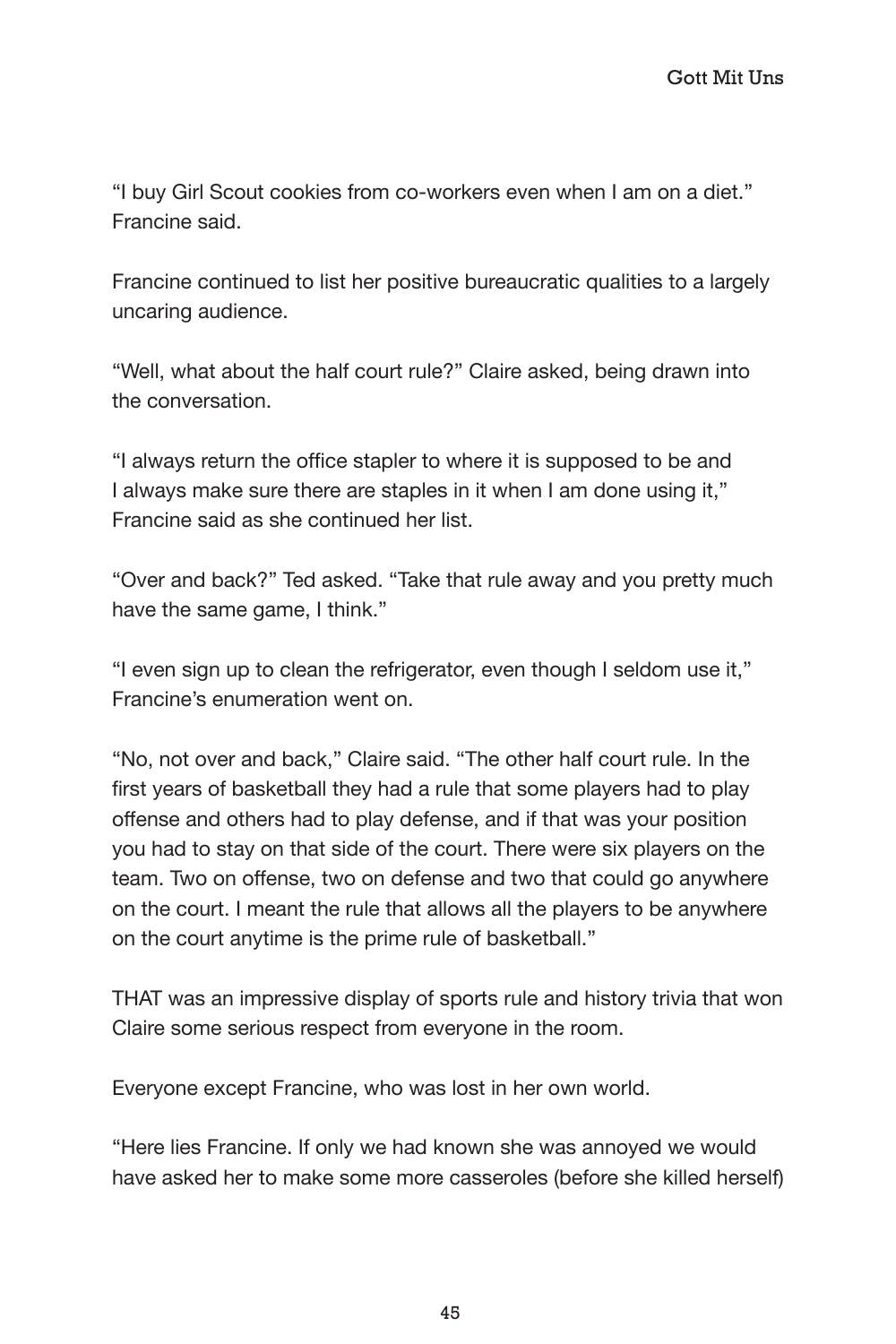that we could have frozen and then had for company parties for years to come. Oh well. We think of her in passing when we have to look for the right size of staples to put in the stapler." Francine said.

"I wonder what is keeping Shirley?" Claire asked.

She lost a few points with that comment.

She was too easily diverted.

"Do you think I should go and call someone?" Claire asked.

"Why?" Edith said and looked up from her magazine.

"For Shirley," said Claire.

"Why would you want to make a call for Shirley? That is her job," asked Charley.

"Where is Shirley anyway?" asked Edith closing her magazine.

"That is what I have been trying to tell you. She's not here."

For a rookie Claire could at times project something of an attitude.

"Well then someone should call someone," I said.

There was a pause. This had never happened before and I think we came to the realization that we were not quite sure where Shirley even came from at about the same time.

"On the other hand, I am good just sitting here," I said.

"Why don't we give her another 15 minutes before we, uhhhh," Charley began.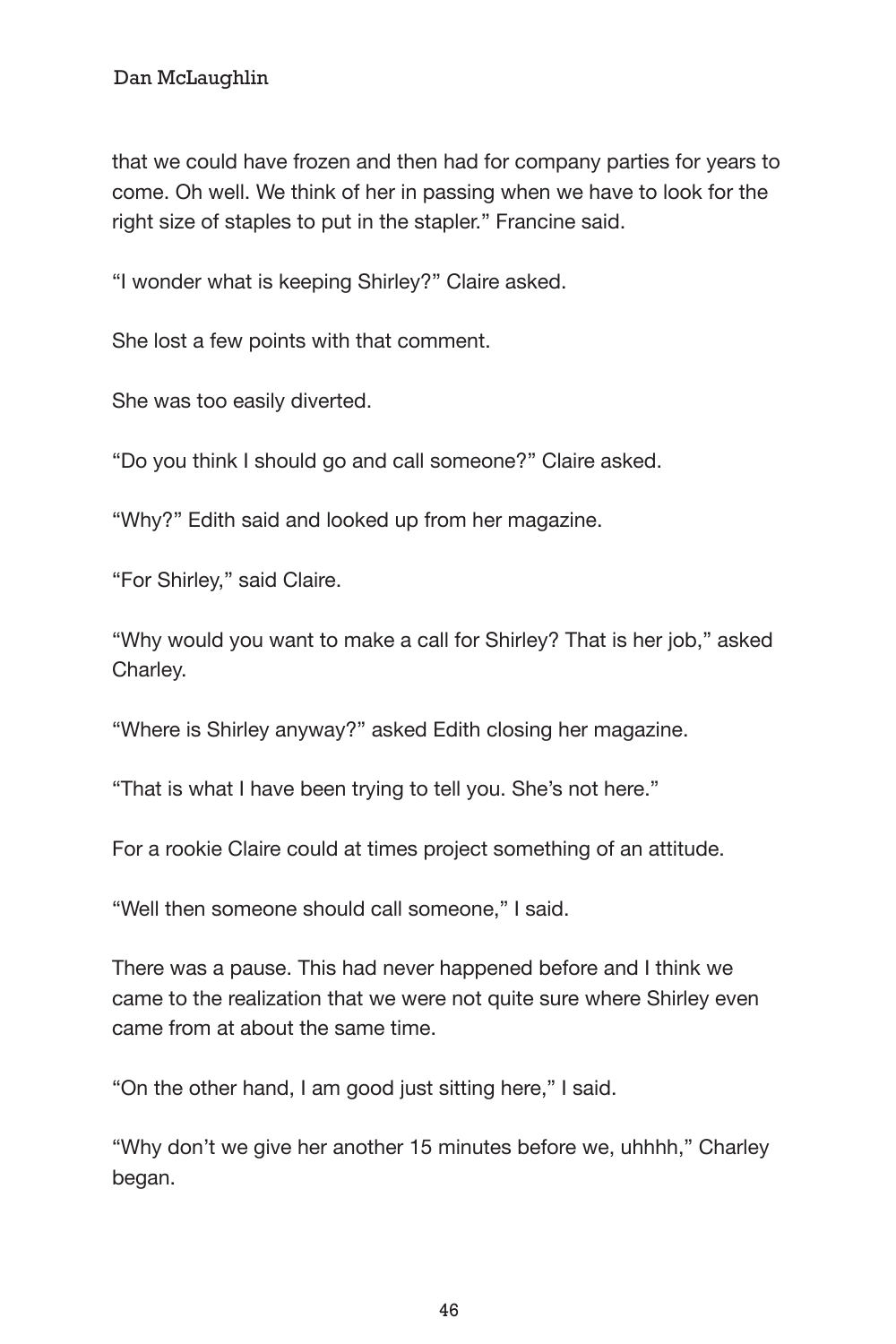"Yes, fifteen minutes before we, ummm, errr," Edith continued.

"When I was in school if the teacher did not show up within 15 minutes of when the class was supposed to start, that meant we could leave," said Claire.

"Oh yeah, I remember. Yeah, well, that sounds good," I said.

Reassured by now having a plan, we relaxed. The momentum of the sports discussion seemed to have dissipated but before another topic could arise the door flew open and Shirley came in, accompanied by a guy in a suit, someone we had never seen before.

"Sorry I am late everyone, but I would like you to meet Mr. Bosably, who is executive premier vice president for IDCRA affairs at UDD. He wants to speak to you all directly."

Mr. Bosably wore a dapper suit of fine fabric. His hair and nails were neatly trimmed. In his hand was an expensive pen as he opened the file in front of him.

"Thank you, Shirley. I am sorry we are meeting under this kind of circumstances. I try and meet with all of my IDCRAs under less stressful situations, but I am rather new at the job and we have a crisis here and so let's just jump right into it, shall we?"

We had never even heard of Mr. Bosably, but since the most important yet obscure rule of sports game discussion had seemed to resolve itself, we gave him our attention. Despite his crack about wanting to meet all the IDCRAs, we all knew there were thousands of us and we had never actually met anyone as high up in the UDD as this person.

Well, he looked like a person but at the UDD you could never be certain.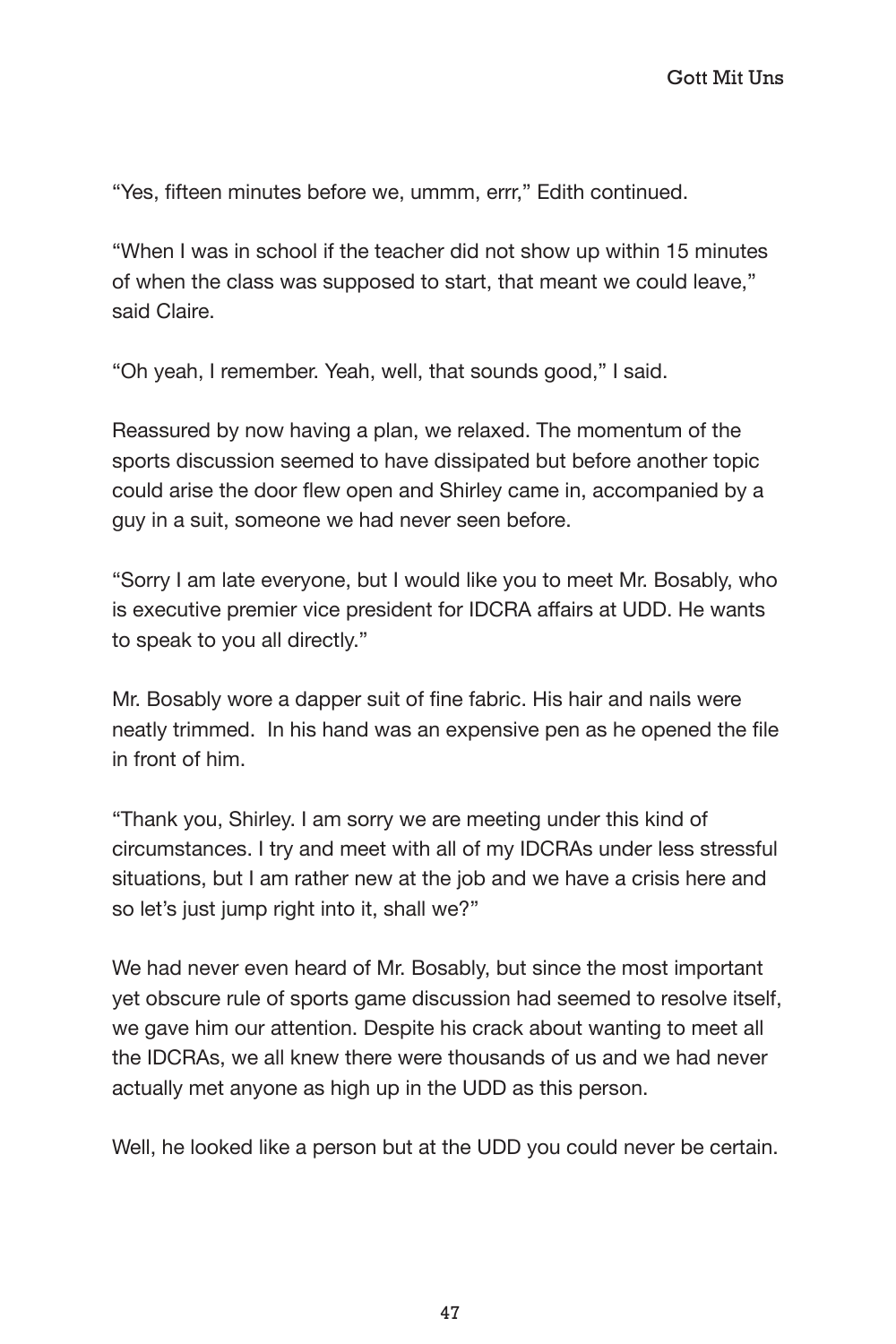Entity was a safer term.

"Now this is the group that had Professor's Dunbar's Religious Studies final, yes?" he asked.

"That was one of yours, Frank," Shirley prompted.

"Oh yeah," I struggled to remember. "The DIONWARIC, the great god Po who eats Anchovies on its pizza or something."

Mr. Bosably looked like he had just swallowed something bitter and then seemed to collect himself. He continued.

"Well, it seems that this group was the group that *Gotted* a DRIP from a Ms. Janet Robertson to the DIONWARIC God Bo of the Church of Wanna-kwenawab Tinatunaluna, AKA the Church of the Holy Anchovy, and as a result received a grade higher than which she was destined to achieve, is that correct?"

Since I am sure it was on file someplace there seemed to be no reason to deny it. Say what you will about the UDD, it does keep very accurate records. We sort of pride ourselves on them, actually.

"Yes," I said carefully.

"Mr. Neeregem, what do recall about the DRIP?" he asked.

"Which DRIP?" I asked back.

I was honestly having trouble tracking here. Usually we disposed of our cases and moved forward. After we passed probation, agents seldom, if ever, were invited back to revisit what had been done before.

"The DRIP to the God Bo of the Church of Wanna-kwenawab Tinatunaluna AKA the Church of the Holy Anchovy for a Divine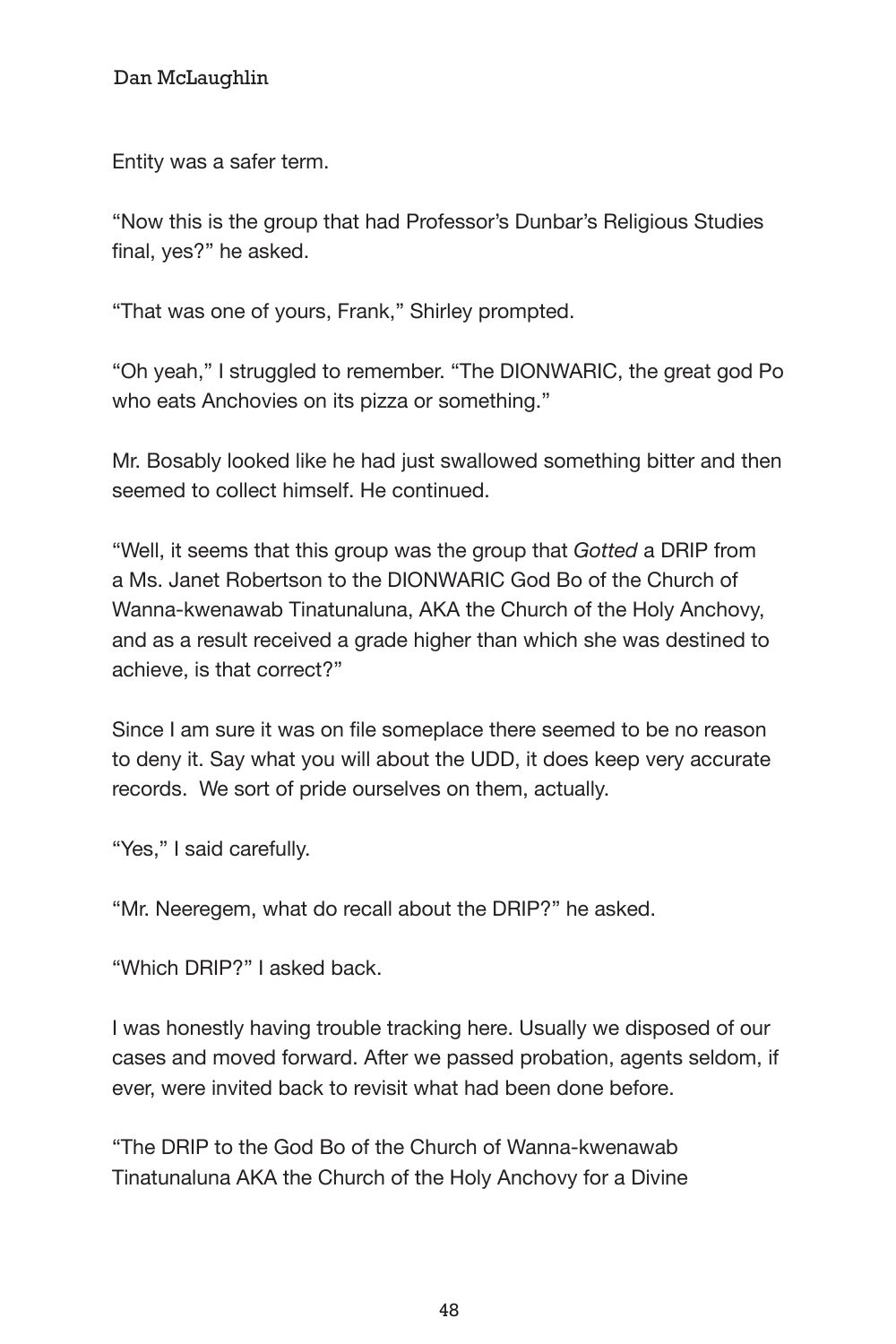dan McLaughlin Gott Mit Unstand Gott Mit Unst

Retribution on behalf of the supplicant Janet Robertson," he supplied.

Oh, that one.

I wasn't liking the sound of this, not one bit, but everything I had done was on record and I was pretty sure my wiggle room in this particular complex was unit number none in a thousand suite hotel.

"I'm sorry Mr. Bosably, if I can help you with this matter, I would be happy to do so," I said.

"Please, just tell me what you recall of the DRIP, would you Nr. Neererem?" Mr. Bosably asked as he put down his pen to look at me.

"Um I really don't…" I was struggling to recall this specific incident and DRIP because quite frankly I had no idea what it had been. "Ummm I don't really recall anything that unusual, 'Dear deity, I really promise to be/do better, please, please, please give me something that I want blab la bla, Please give me something. I guess a better grade. I really, really need an 'A' because I am going to get a 'C' in chemistry no matter what so I need the 'A' to balance out my GPA. Oh you are a great god, especially if you grant me what I want. Thank you thank you thank you.'"

I admit it was a shot in the dark.

"Your powers of recall do you credit, Mr. Neererem," Mr. Bosably said dryly.

I admit it was not my best moment.

"Well with the work load and all, one DRIP is pretty much like another, right?" I said.

I admit it was a mistake of trying to offer a justification before knowing what the problem was.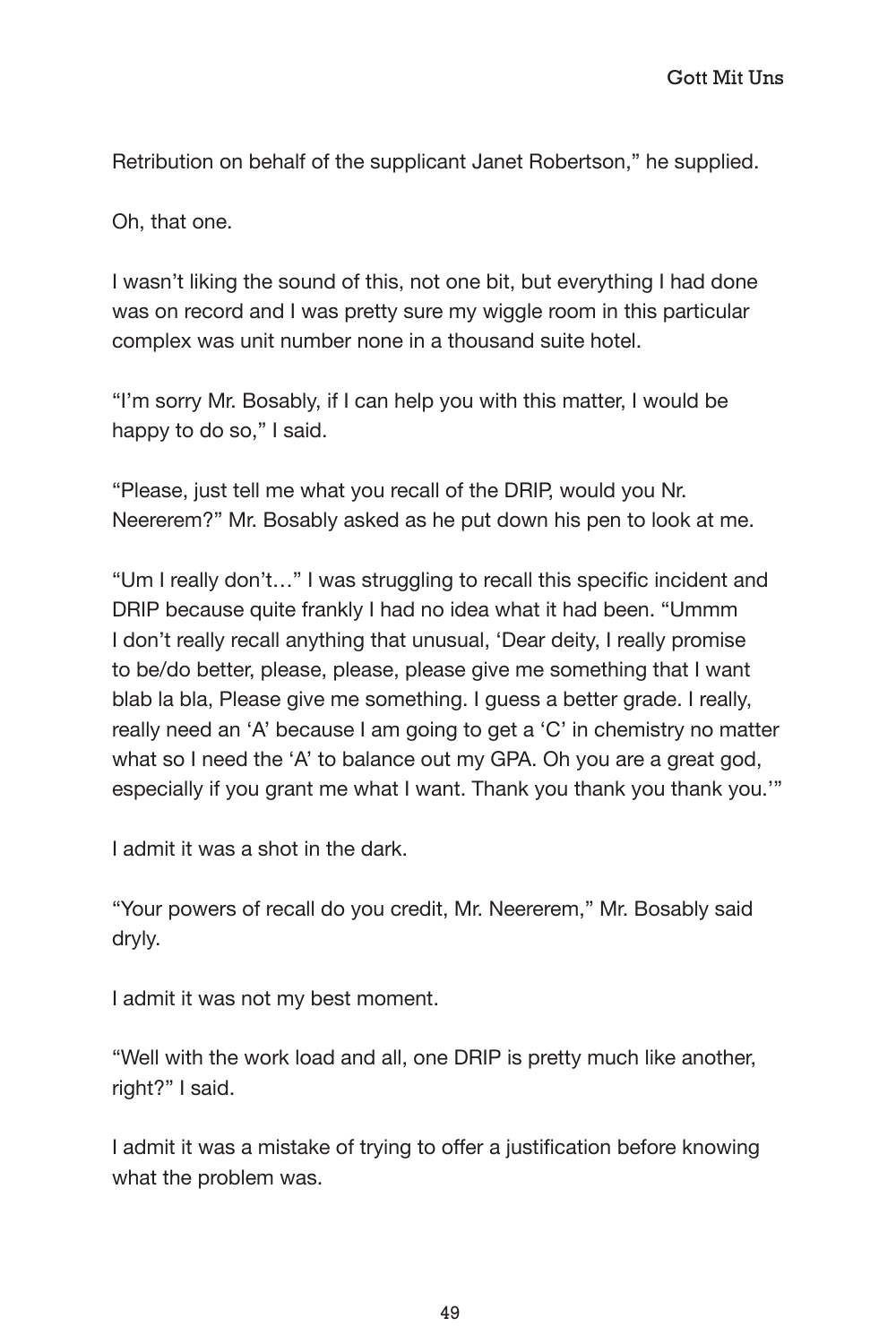"Not quite, Mr. Neererem," Mr. Bosably said. "While the applicant Ms. Robertson did a remarkably good job of researching and translating from the original liturgy of the Church of Wanna-kwenawab Tinatunaluna AKA the Church of the Holy Anchovy some of the concepts had not been adequately preserved in the mundane record and so there were some basic flaws in the applicant's plea as it was approved by this group."

Oops. It was my job to check for stuff like that.

"Care to look over the original DRIP?" He asked.

I pride myself on my ability to recognize rhetorical questions. This was one of them.

He passed over the paperwork, and I went over the plea and crosstabbed it with the original ritual.

"Care to tell me what is wrong with it?" he asked.

I think this too was a rhetorical question.

Oops. There was the problem. Janet Robertson had thought she had performed a DRIP using the words of the Church of Wanna-kwenawab Tinatunaluna AKA the Church of the Holy Anchovie a Deebl he he denab blunk ho. What she had actually performed however was a DDRIP a Deebl he he ha ha denab blunk ho ho ho. It was subtle, yes, but I should have caught it.

Oh, a DDRIP is a Direct Divine Retribution Impact Positive, which is the request for the deity to show up and personally attend to the needs of the supplicant. By their very nature they are much more rare than DRIPs, although at the time of this incident they both were printed on the same type of creamy white paper. Later, and I suspect due in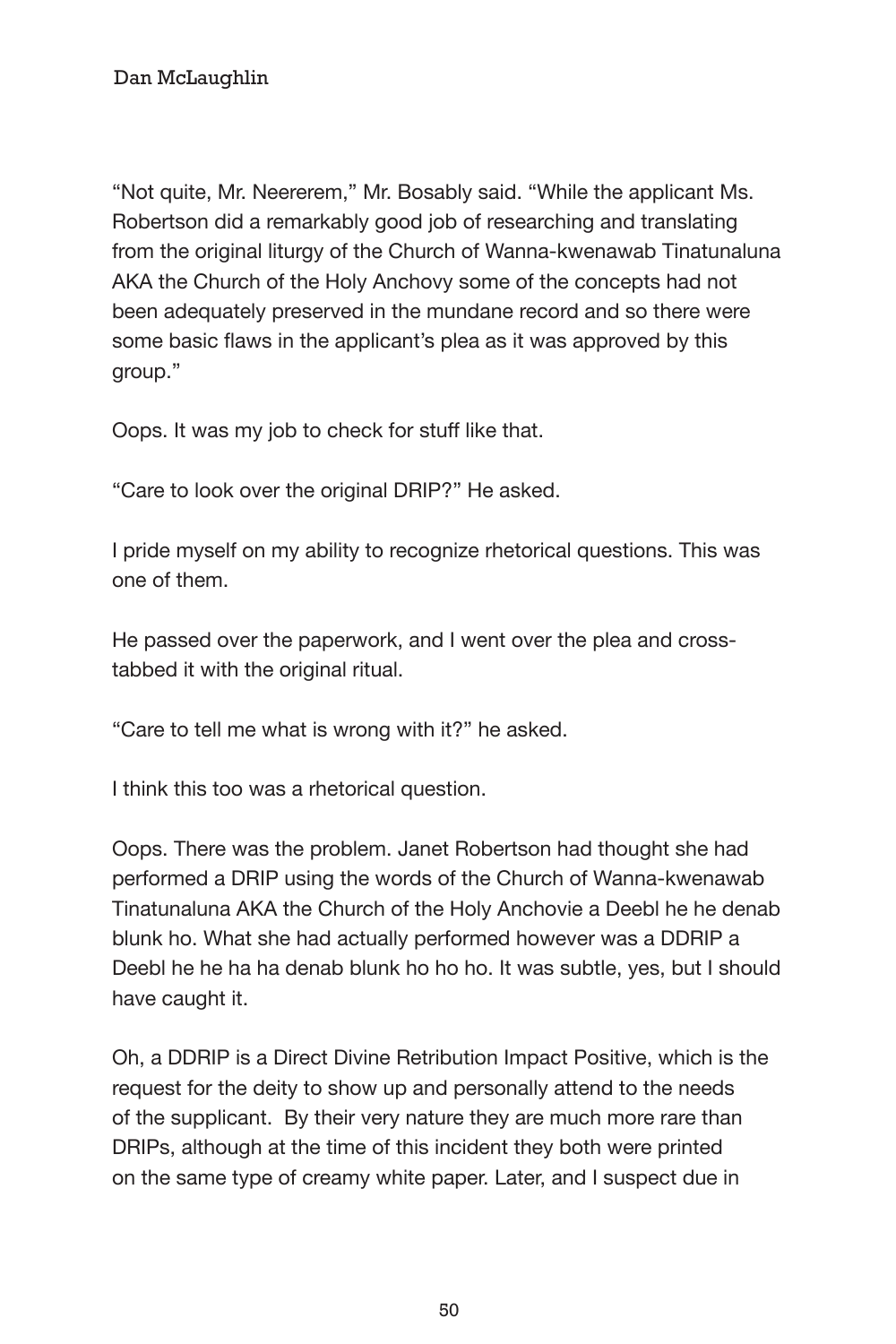large part because of the events told in this book, this practice was discontinued, and a new series of forms were printed in distinctly different colors. I believe the DRIPs are now a nice Goldenrod Yellow and the DDRIPs are a bright Firehouse Red.

There is a related form for when someone requests his or her own deities come and smash the people they are annoyed with in person, which is a DDRAIN, Direct Divine Retribution Applied Impact Negative. This form is now printed in Kunzite Purple.

But back to the meeting. It might have been a rhetorical question, but it seemed to call for an answer. Now for some reason someone once told me when I was a lad to just stick to the facts, and don't try and be too bald-faced in weaseling out of something. Take your medicine and move on.

"Um, yes, it seems that an inadvertent DDRIP was performed upon the Great God Bo by Janet Robertson for the purposes of granting a better grade. Her BPER was a .76 which translates to basically a B-. After intervention by this group, and oversight performed by myself, she received an A+. We assumed that this increase was due to a granted DRIP. This assumption appears strongly to have been an error and was more likely, strike that, far more likely a result of the aforesaid DDRIP. I take full responsibility for this error and look forward to suggestions on how we can move forward from here."

Of course, there was no point in being stupid and bold about it.

"What does that mean?" Claire asked.

"Uh, I made a mistake and think we should move forward," I said.

"No, the other, long winded part," she clarified.

I think more or less honestly.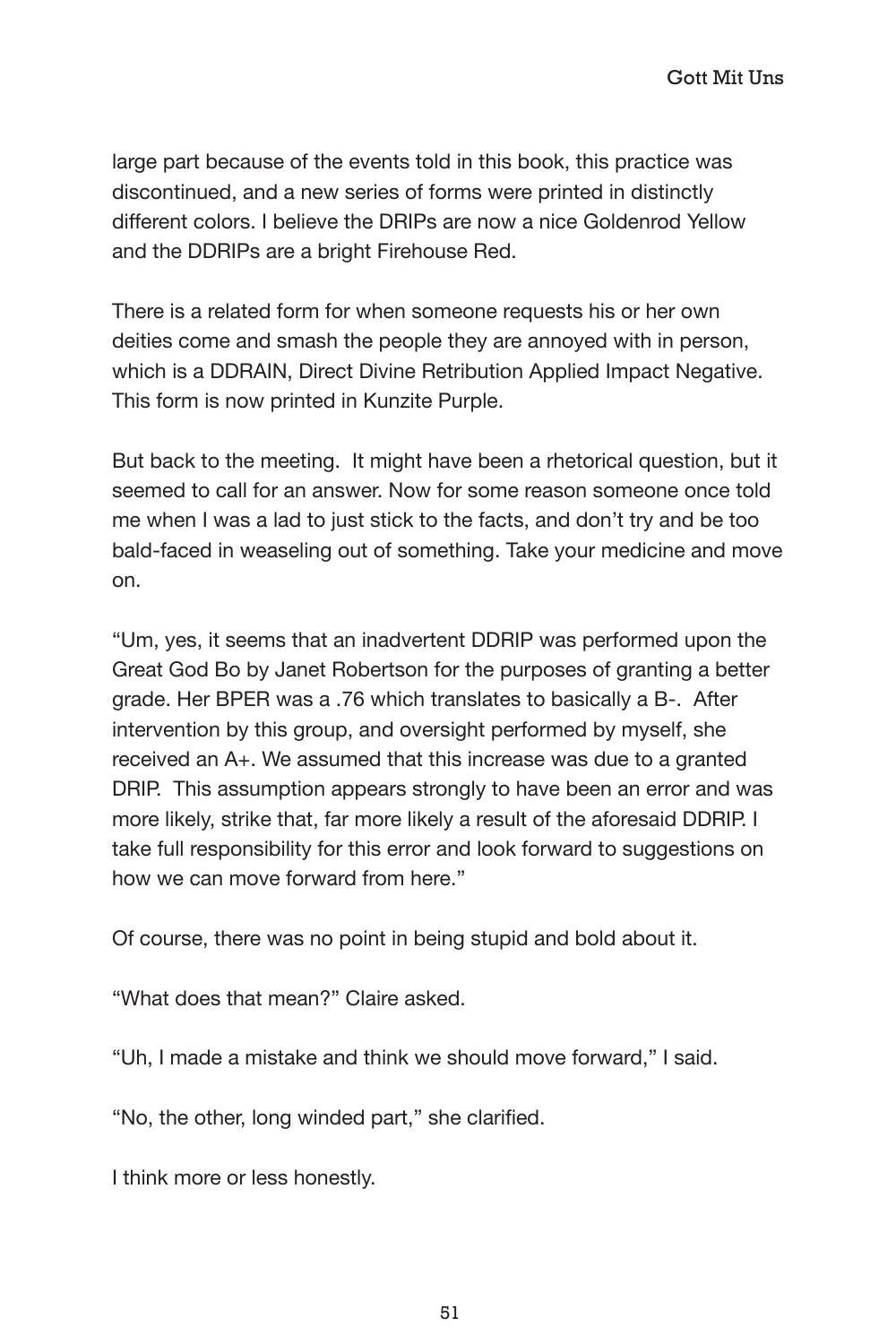Everyone else waited for me to explain.

"It means the Great God Bo was summoned from its celestial slumber and is now probably now inhabiting the plane of existence inhabited by Janet Robertson," I answered.

"Well the blame is not entirely all yours, Mr. Neeregem. When you all say *Gott Mit Uns* that means you all signed off on it," said Mr. Bosably.

Aside from Claire who was much closer to the days in the academy we struggled to remember that particular lecture in the class Introduction and Ethics of the IDCRA 101. It was one of those classes that everyone was supposed to take to give us all the sense of being in the same profession before we all scattered and lost contact with our larger peer group. I believe, and again I think it is because of the events told in this book, that particular lecture was entirely rewritten and later an entire course given on just this situation.

And this book is used as a primary text.

And so many supervisors said I would never amount to anything.

A new course at the Academy. Different color forms. All because of me.

Ha.

"So what does that mean?" Claire asked as she persisted in trying to accumulate knowledge.

Ah, youth.

"That means we have to go to the mortal plane of this Janet Robertson, see if the Great God Bo is actually there, and generally just sort of tidy up any complications that may have arisen," I said.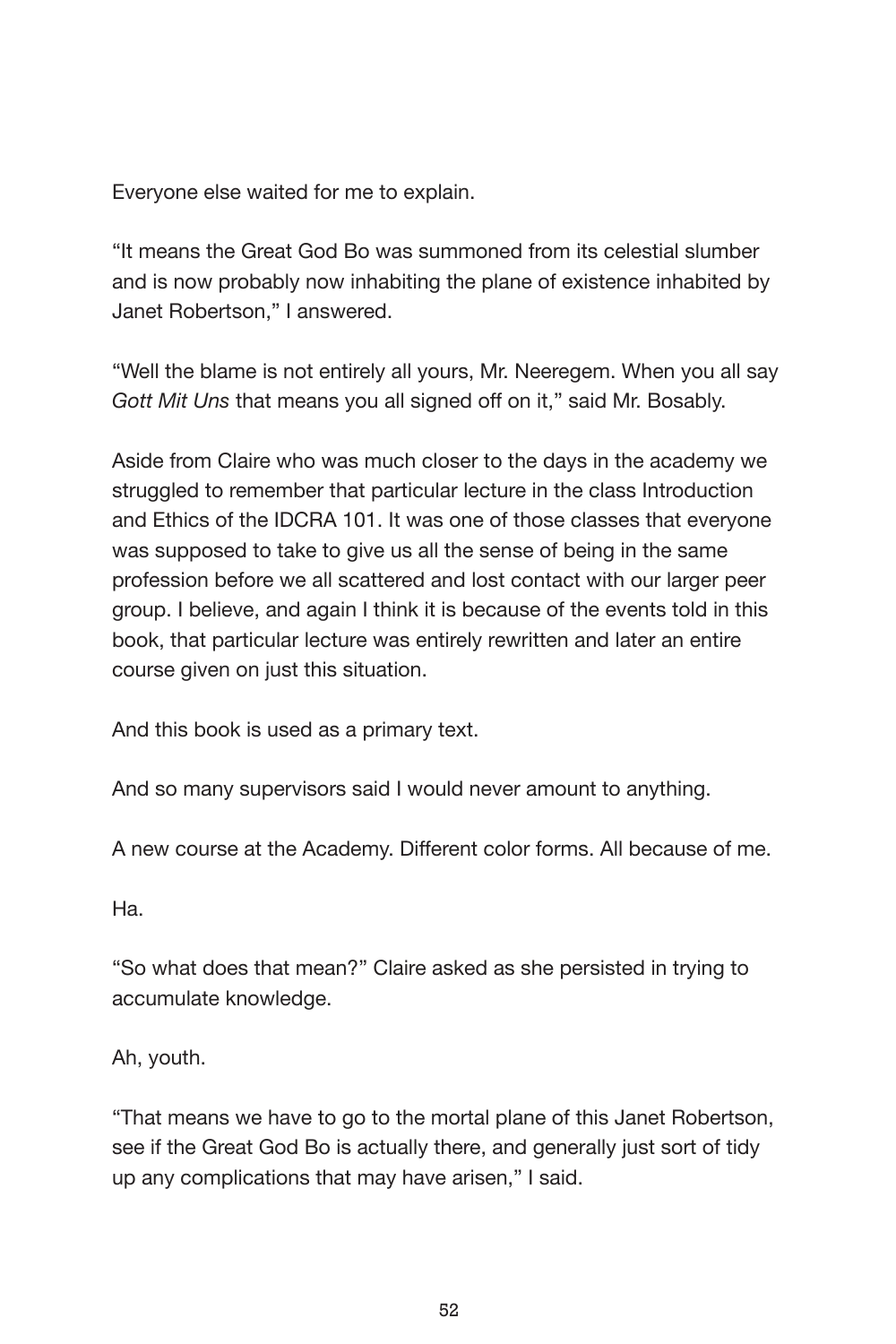"Yes, that is correct Mr. Neeregem. I am glad that you know and understand what needs to be done. I can safely assume that you are going to be the volunteer to do this?" said Mr. Bosably.

"Yes sir," I said.

Like I said, I was an authority on rhetorical questions and the answers they required.

Shirley already had my travel documents and vouchers prepared and slid them across the table.

"Now I can't stress enough how important this assignment is. This Great God Bo is a Paleolithic Deity and Paleolithic Deities by their very nature can be somewhat, how shall we say, rough around the edges," intoned Mr. Bosably.

He did the air quotation thing with his fingers with 'rough around the edges'.

"Dealing with them can require an IDCRA with a high degree of expertise, finesse and tact," said Mr. Bosably, who then turned and looked at me. "Maybe we should send someone else."

"Hey!" I said, "I can handle the Great God Boo."

"Bo," he corrected.

"Bo. Boo. Whatever. This was my mess and I can clean it up," I said.

"Well I would feel better if you went with someone else; after all it was a collective decision and so you are not the only one responsible," he said.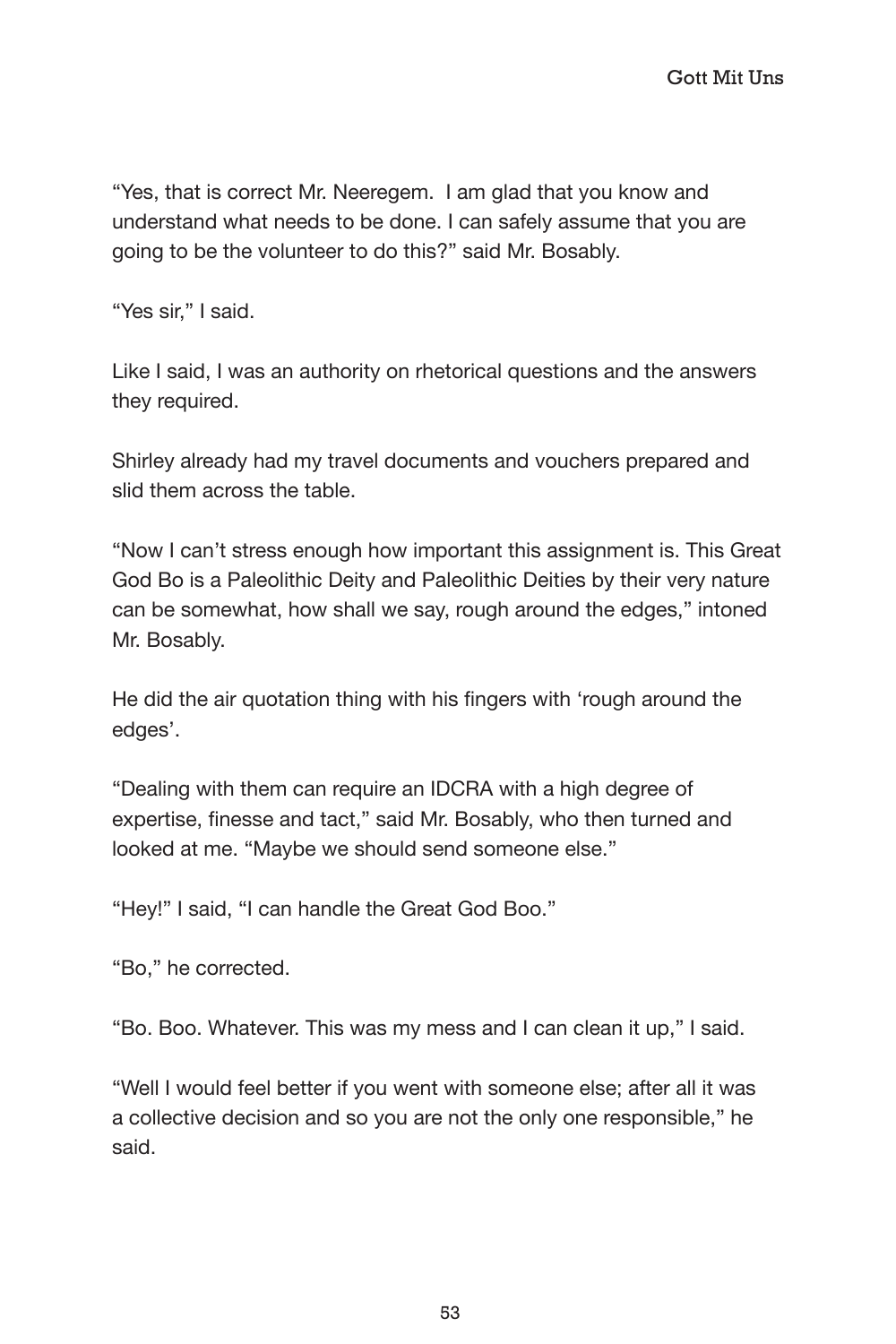"Well, sir, if I may, I would love to accompany IDCRA Neeregem into the field," Claire piped up.

She was practically bouncing in and out of her seat with excitement. Everyone else was finding someplace else to look. The field frankly sucked, and this particular assignment, cleaning up after a big mistake, had nothing at all to recommend it. Ted seemed to be making copious notes on his note pad. Francine mumbled something about her kids and back to school night or some school play. Edith had some doctor's tests coming up, and Charley just slumped lower in his chair and looked pathetic. Claire's hand was raised with the intensity of a kid who really had to go to the bathroom very, very badly.

"Sir," Claire said. "I really would like to go into the field to see what happens once we make our decision. Sir."

"You are Agent…" fumbled Mr. Bosably.

"Ruzanna, sir," said Claire.

"Ruzanna," added Shirley less than a beat later. "She just joined us. Here is her file."

"Agent Ruzanna…" said Mr. Bosably as he opened her file and began to read.

"Sir, I took all the labs for fieldwork, and they were my most favorite classes and I got 'A's in almost all of them," Claire rushed to add.

He glanced through her file and then looked around the room at everyone else for whom, suddenly, making eye contact with him was a very low priority. He closed her file.

"Nice. OK. Yes, you can go too," he said.